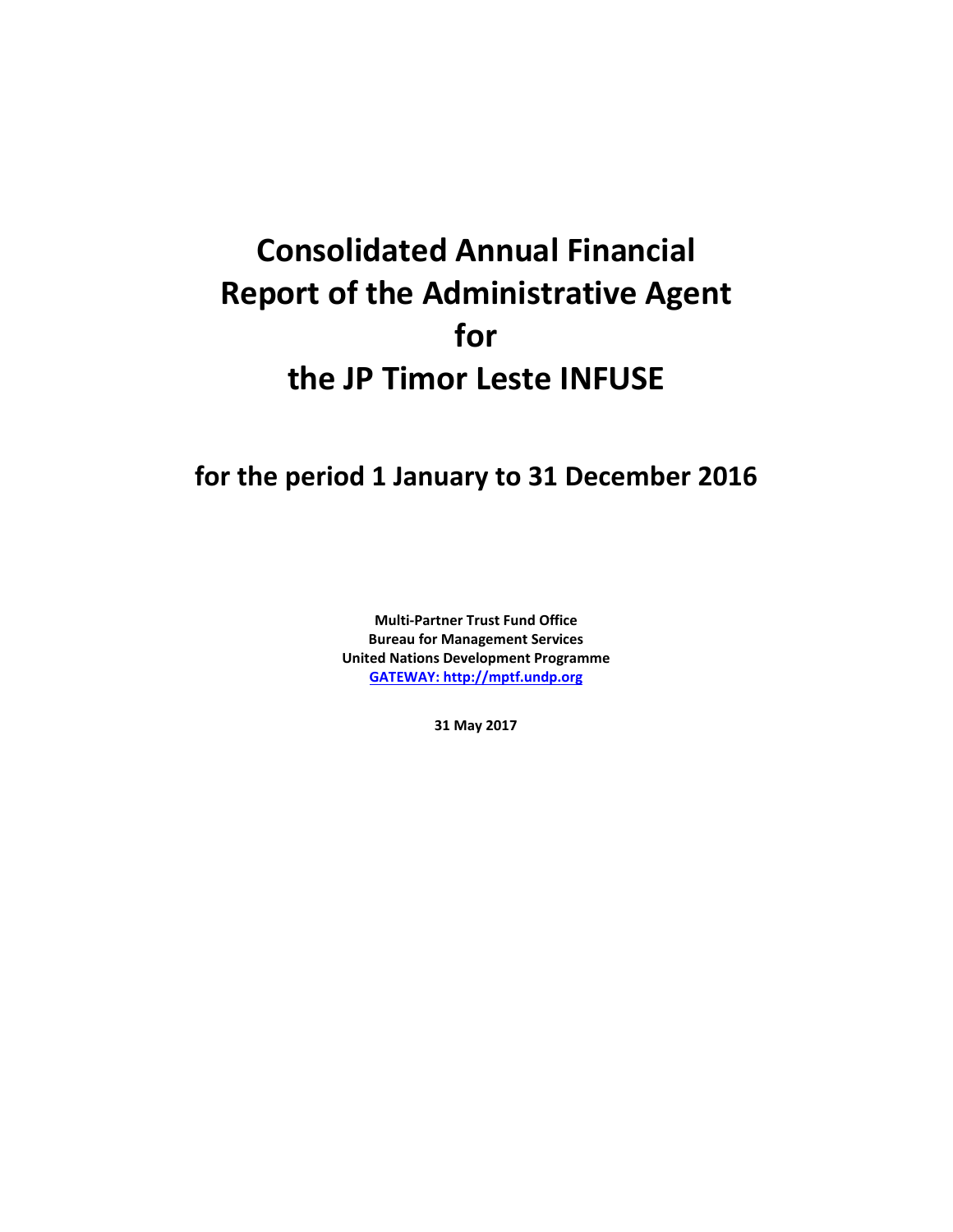### **PARTICIPATING ORGANIZATIONS CONTRIBUTORS**



United Nations Capital Development Fund



United Nations Development Programme



Australian Agency for Int'l Development



TIMOR LESTE, Government of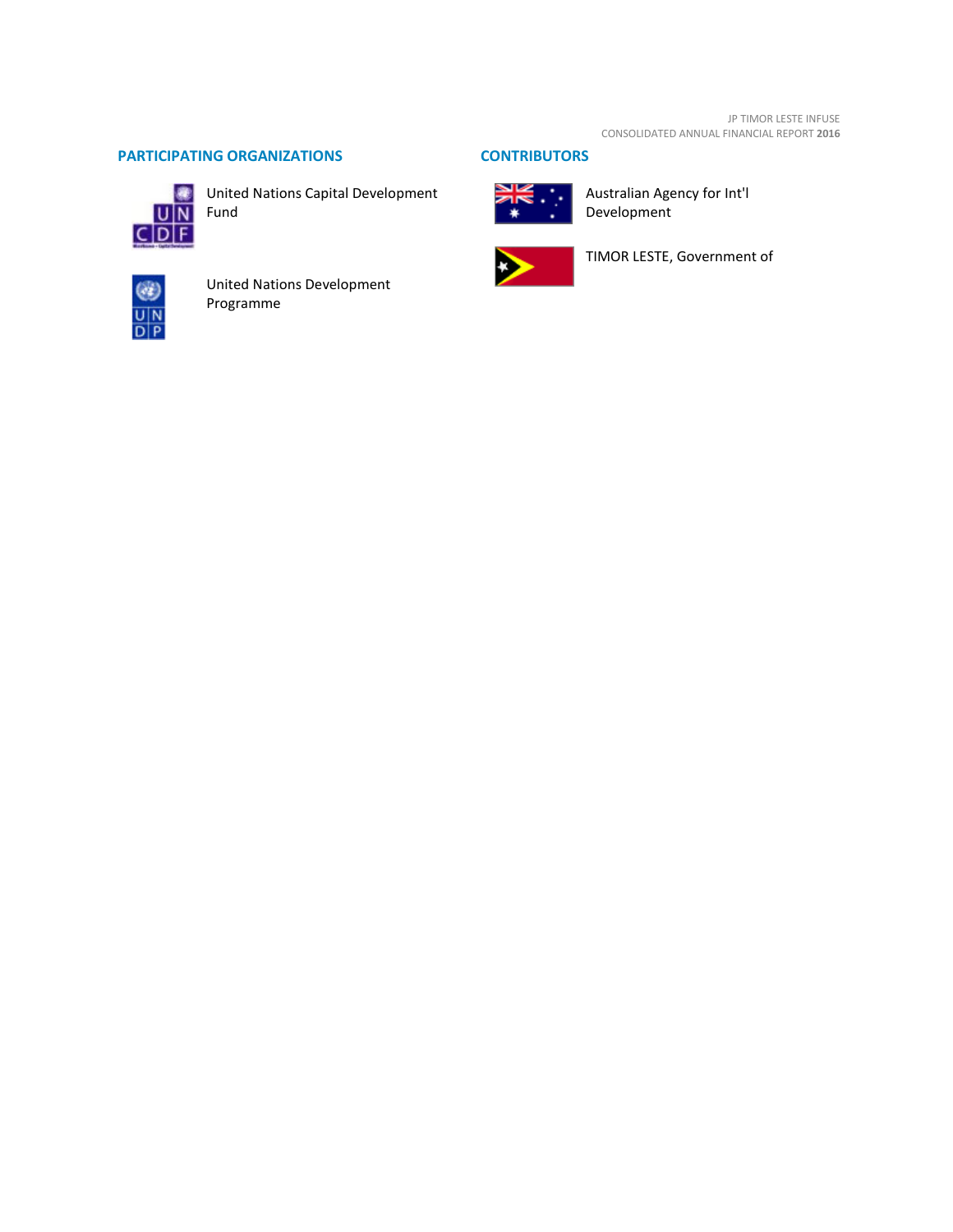Amount approved by the Steering Committee for a project/programme.

#### **Approved Project/Programme**

A project/programme including budget, etc., that is approved by the Steering Committee for fund allocation purposes.

#### **Contributor Commitment**

Amount(s) committed by a donor to a Fund in a signed Standard Administrative Arrangement with the UNDP Multi-Partner Trust Fund Office (MPTF Office), in its capacity as the Administrative Agent. A commitment may be paid or pending payment.

#### **Contributor Deposit**

Cash deposit received by the MPTF Office for the Fund from a contributor in accordance with a signed Standard Administrative Arrangement.

#### **Delivery Rate**

The percentage of funds that have been utilized, calculated by comparing expenditures reported by a Participating Organization against the 'net funded amount'.

#### **Indirect Support Costs**

A general cost that cannot be directly related to any particular programme or activity of the Participating Organizations. UNDG policy establishes a fixed indirect cost rate of 7% of programmable costs.

#### **Net Funded Amount**

Amount transferred to a Participating Organization less any refunds transferred back to the MPTF Office by a Participating Organization.

CONSOLIDATED ANNUAL FINANCIAL REPORT **2016**

JP TIMOR LESTE INFUSE

#### **Participating Organization**

A UN Organization or other inter-governmental Organization that is an implementing partner in a Fund, as represented by signing a Memorandum of Understanding (MOU) with the MPTF Office for a particular Fund.

#### **Project Expenditure**

The sum of expenses and/or expenditure reported by all Participating Organizations for a Fund irrespective of which basis of accounting each Participating Organization follows for donor reporting.

#### **Project Financial Closure**

A project or programme is considered financially closed when all financial obligations of an operationally completed project or programme have been settled, and no further financial charges may be incurred.

#### **Project Operational Closure**

A project or programme is considered operationally closed when all programmatic activities for which Participating Organization(s) received funding have been completed.

#### **Project Start Date**

Date of transfer of first instalment from the MPTF Office to the Participating Organization.

#### **Total Approved Budget**

This represents the cumulative amount of allocations approved by the Steering Committee.

#### **US Dollar Amount**

The financial data in the report is recorded in US Dollars and due to rounding off of numbers, the totals may not add up.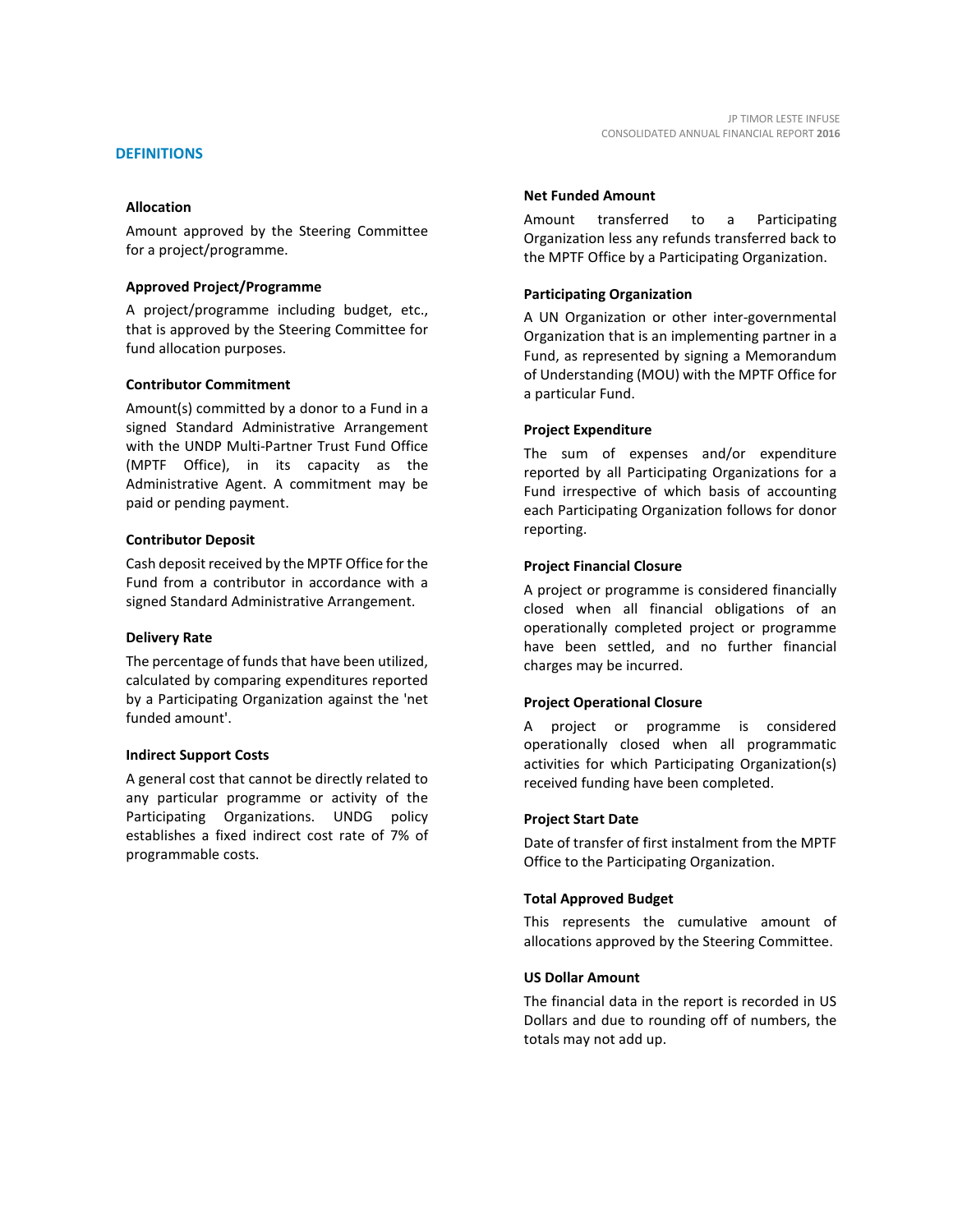#### JP TIMOR LESTE INFUSE CONSOLIDATED ANNUAL FINANCIAL REPORT 2016

### **TABLE OF CONTENTS**

| 5 |
|---|
|   |
|   |
|   |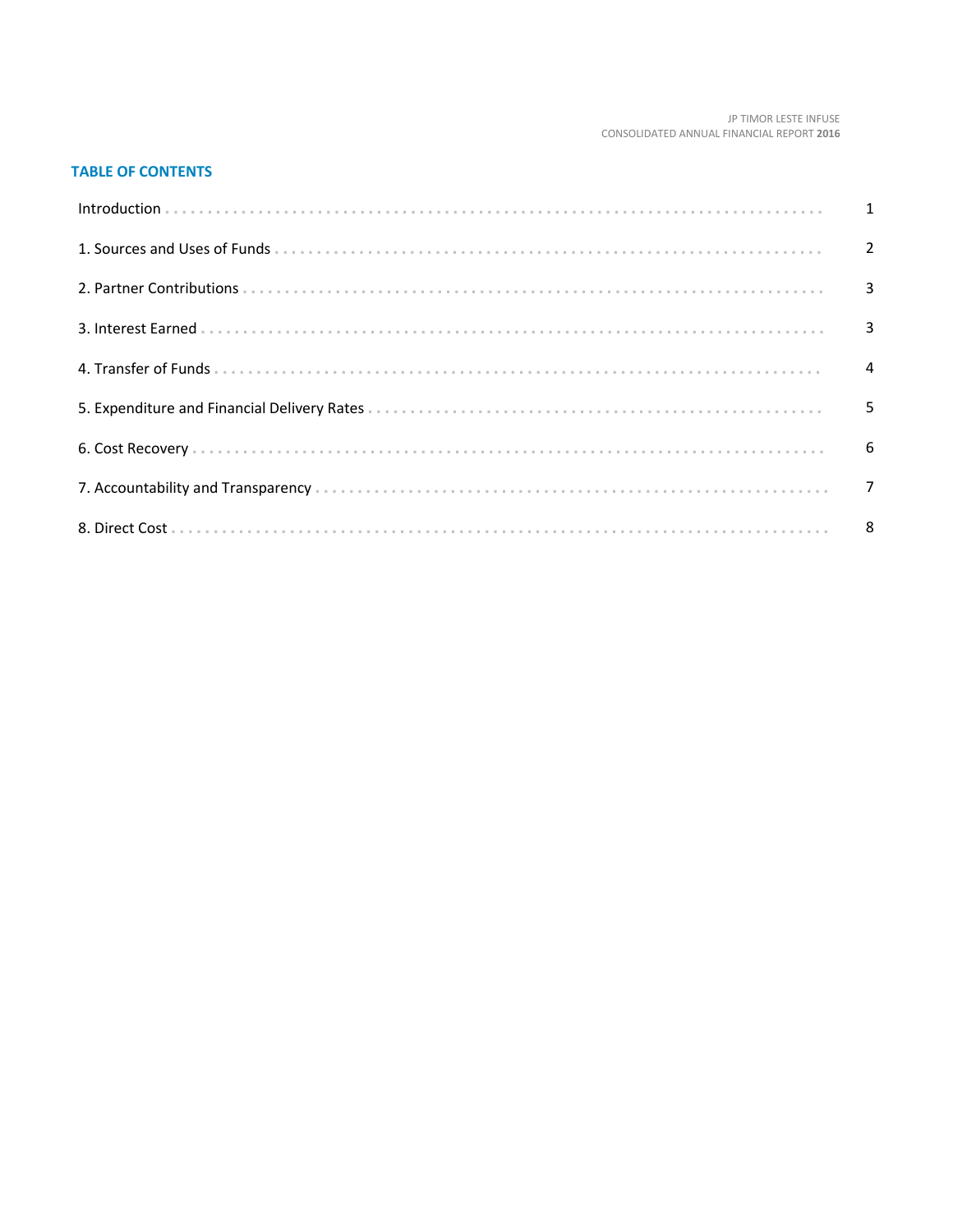#### **INTRODUCTION**

This Consolidated Annual Financial Report of the **JP Timor Leste INFUSE** is prepared by the United Nations Development Programme (UNDP) Multi-Partner Trust Fund Office (MPTF Office) in fulfillment of its obligations as Administrative Agent, as per the terms of Reference (TOR), the Memorandum of Understanding (MOU) signed between the UNDP MPTF Office and the Participating Organizations, and the Standard Administrative Arrangement (SAA) signed with contributors.

The MPTF Office, as Administrative Agent, is<br>responsible for concluding an MOU with responsible for concluding an MOU with Participating Organizations and SAAs with contributors. It receives, administers and

manages contributions, and disburses these funds to the Participating Organizations. The Administrative Agent prepares and submits annual consolidated financial reports, as well as regular financial statements, for transmission to contributors.

This consolidated financial report covers the period 1 January to 31 December **2016** and provides financial data on progress made in the implementation of projects of the **JP Timor Leste INFUSE.** It is posted on the MPTF Office GATEWAY [\(http://mptf.undp.org/factsheet/fund/JTP10\)](http://mptf.undp.org/factsheet/fund/JTP10).

The financial data in the report is recorded in US Dollars and due to rounding off of numbers, the totals may not add up.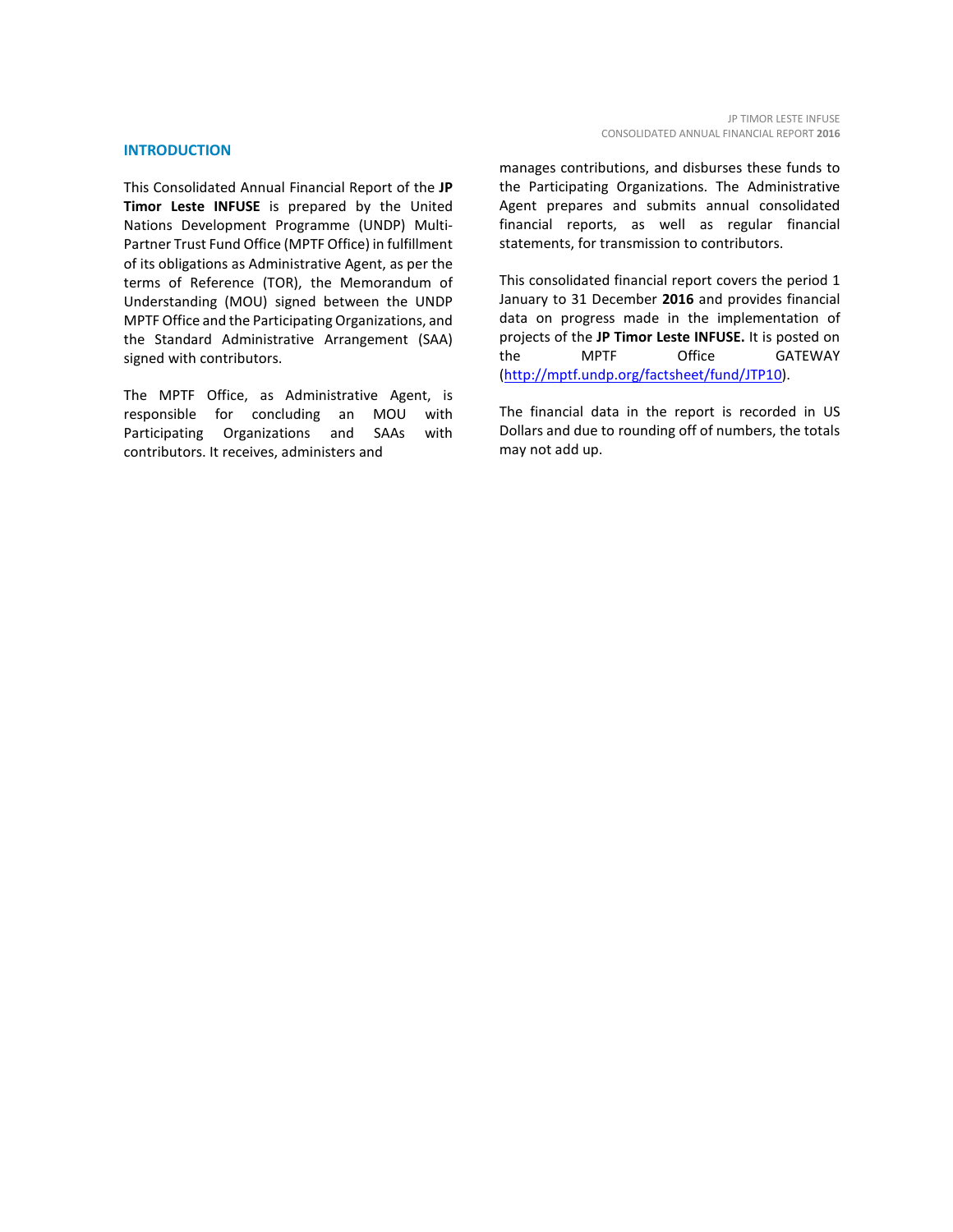#### **2016 FINANCIAL PERFORMANCE**

This chapter presents financial data and analysis of the **JP Timor Leste INFUSE** using the pass-through funding modality as of 31 December **2016**. Financial information for this Fund is also available on the MPTF Office GATEWAY, at the following address: [http://mptf.undp.org/factsheet/fund/JTP10.](http://mptf.undp.org/factsheet/fund/JTP10)

#### **1. SOURCES AND USES OF FUNDS**

As of 31 December **2016**, 2 contributors deposited US\$ **3,231,150** in contributions and US\$ **21,473** was earned in interest.

The cumulative source of funds was US\$ **3,252,623**.

Of this amount, US\$ **3,198,838** has been net funded to **2** Participating Organizations, of which US\$ **3,038,242** has been reported as expenditure. The Administrative Agent fee has been charged at the approved rate of 1% on deposits and amounts to US\$ **32,312**. Table 1 provides an overview of the overall sources, uses, and balance of the **JP Timor Leste INFUSE** as of 31 December 2016.

#### **Table 1. Financial Overview, as of 31 December 2016 (in US Dollars)**

|                                                           | Annual 2015 | Annual 2016 | <b>Cumulative</b> |
|-----------------------------------------------------------|-------------|-------------|-------------------|
| <b>Sources of Funds</b>                                   |             |             |                   |
| Contributions from donors                                 |             |             | 3,231,150         |
| Fund Earned Interest and Investment Income                | 107         | 155         | 15,621            |
| Interest Income received from Participating Organizations |             |             | 5,852             |
| Refunds by Administrative Agent to Contributors           |             |             |                   |
| Fund balance transferred to another MDTF                  |             |             |                   |
| Other Income                                              |             |             |                   |
| <b>Total: Sources of Funds</b>                            | 107         | 155         | 3,252,623         |
| <b>Use of Funds</b>                                       |             |             |                   |
| <b>Transfers to Participating Organizations</b>           |             |             | 3,198,838         |
| Refunds received from Participating Organizations         |             |             |                   |
| <b>Net Funded Amount</b>                                  |             |             | 3,198,838         |
| <b>Administrative Agent Fees</b>                          |             |             | 32,312            |
| Direct Costs: (Steering Committee, Secretariatetc.)       |             |             |                   |
| <b>Bank Charges</b>                                       | 1           | 1           | 106               |
| <b>Other Expenditures</b>                                 |             |             |                   |
| <b>Total: Uses of Funds</b>                               | 1           | 1           | 3,231,256         |
| Change in Fund cash balance with Administrative Agent     | 106         | 154         | 21,367            |
| Opening Fund balance (1 January)                          | 21,107      | 21,213      |                   |
| <b>Closing Fund balance (31 December)</b>                 | 21,213      | 21,367      | 21,367            |
| Net Funded Amount                                         |             |             | 3,198,838         |
| Participating Organizations' Expenditure                  | 26,693      |             | 3,038,242         |
| <b>Balance of Funds with Participating Organizations</b>  |             |             | 160,596           |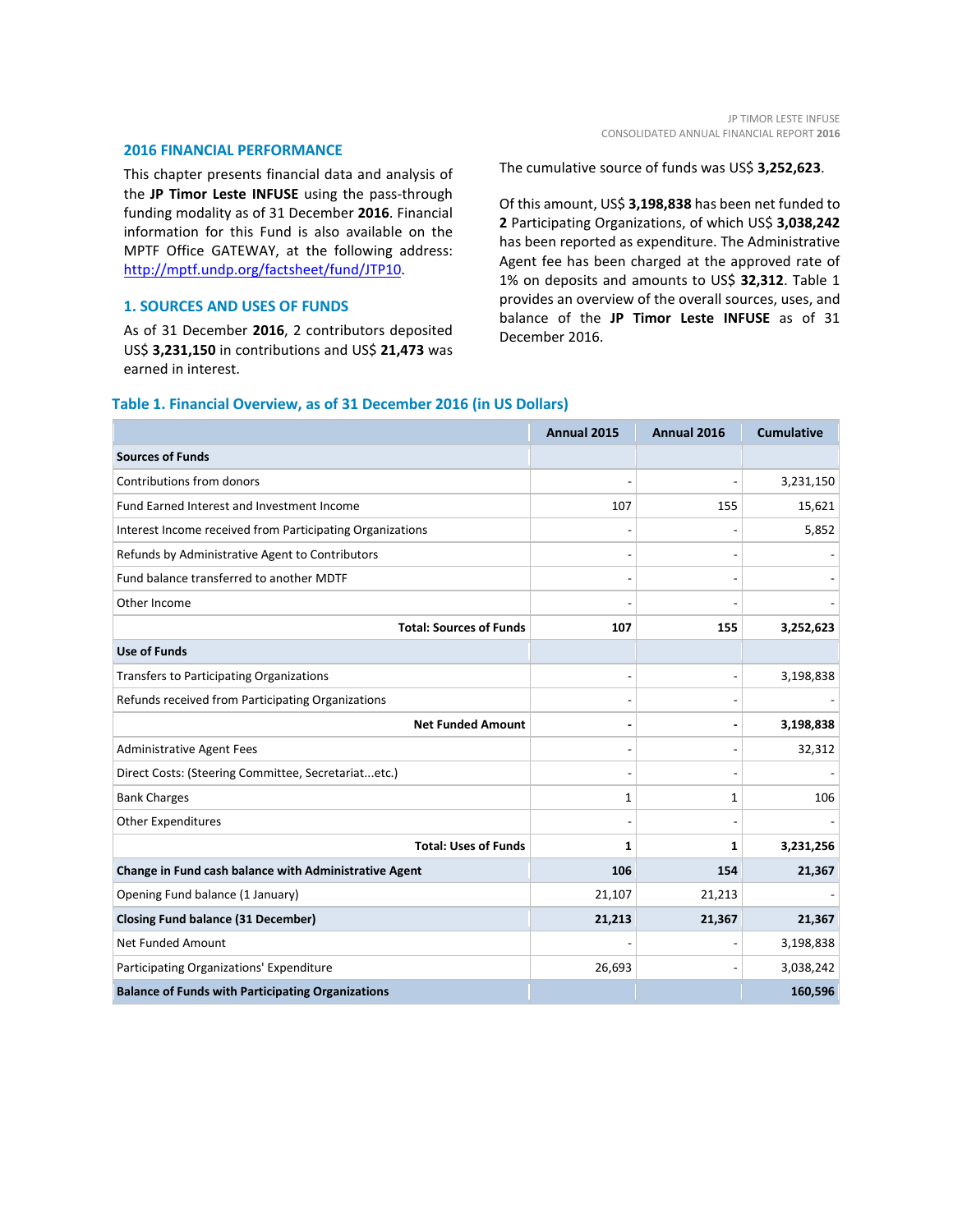#### **2. PARTNER CONTRIBUTIONS**

Table 2 provides information on cumulative contributions received from all contributors to this Fund as of 31 December **2016**.

The **JP Timor Leste INFUSE** is currently being financed by **2** contributors, as listed in the table below.

The table below includes commitments made up to 31 December **2016** through signed Standard Administrative Agreements, and deposits made through **2016**. It does not include commitments that were made to the fund beyond **2016**.

#### **Table 2. Contributors' Commitments and Deposits, as of 31 December 2016 (in US Dollars)**

| <b>Contributors</b>                     | <b>Total</b><br><b>Commitments</b> | <b>Prior Years</b><br>as of 31-Dec-2015<br><b>Deposits</b> | <b>Current Year</b><br><b>Jan-Dec-2016</b><br><b>Deposits</b> | <b>Total</b><br><b>Deposits</b> |
|-----------------------------------------|------------------------------------|------------------------------------------------------------|---------------------------------------------------------------|---------------------------------|
| Australian Agency for Int'l Development | 2,331,150                          | 2,331,150                                                  |                                                               | 2,331,150                       |
| TIMOR LESTE, Government of              | 900,000                            | 900.000                                                    |                                                               | 900,000                         |
| <b>Grand Total</b>                      | 3,231,150                          | 3,231,150                                                  | $\sim$                                                        | 3,231,150                       |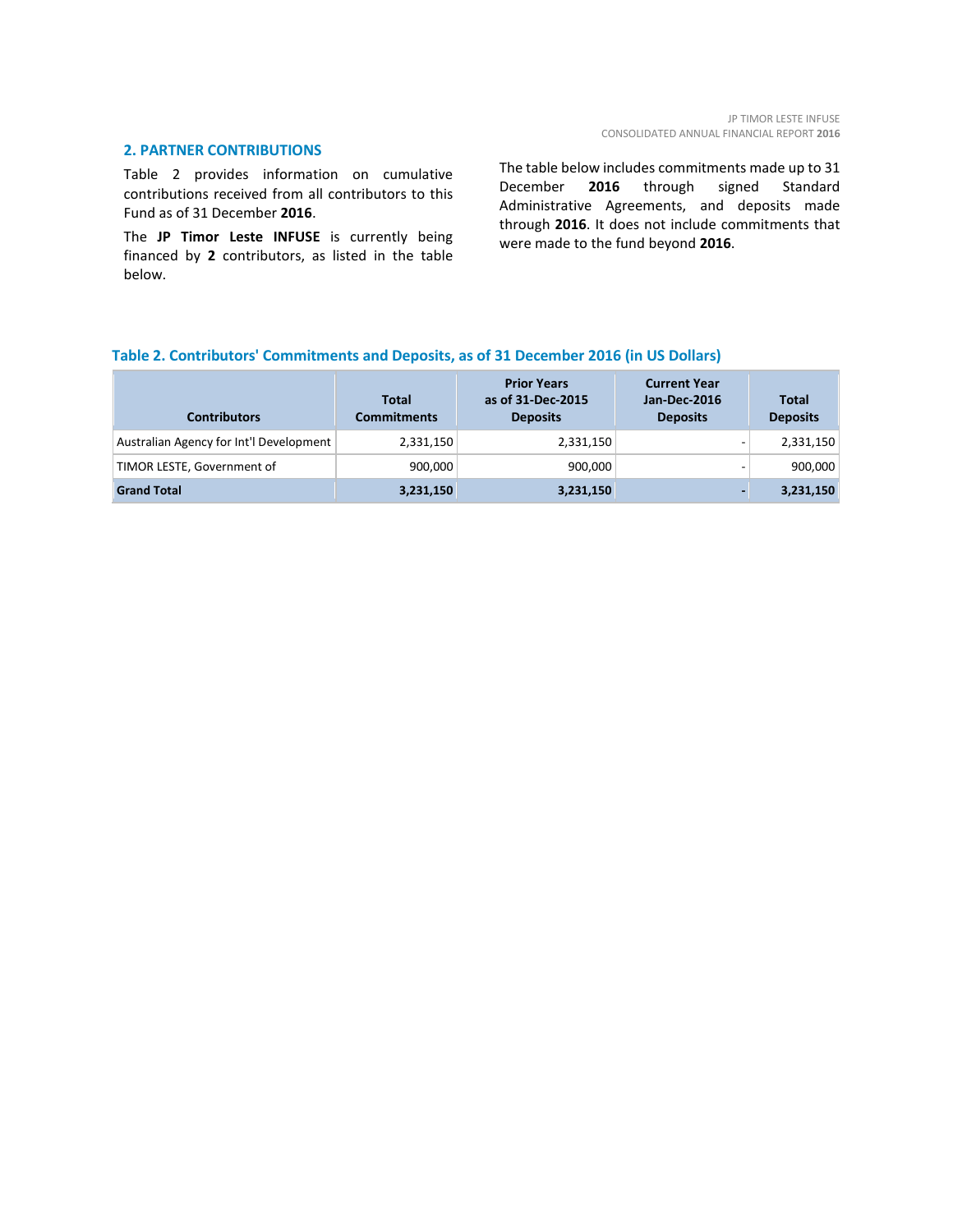#### **3. INTEREST EARNED**

Interest income is earned in two ways: 1) on the balance of funds held by the Administrative Agent (Fund earned interest), and 2) on the balance of funds held by the Participating Organizations (Agency earned interest) where their Financial Regulations and Rules allow return of interest to the AA.

As of 31 December **2016**, Fund earned interest amounts to US\$ **15,621**.

Interest received from Participating Organizations amounts to US\$ **5,852**, bringing the cumulative interest received to US\$ **21,473**.

Details are provided in the table below.

#### **Table 3. Sources of Interest and Investment Income, as of 31 December 2016 (in US Dollars)**

| <b>Interest Earned</b>                     | <b>Prior Years</b><br>as of 31-Dec-2015 | <b>Current Year</b><br>Jan-Dec-2016 | <b>Total</b> |
|--------------------------------------------|-----------------------------------------|-------------------------------------|--------------|
| <b>Administrative Agent</b>                |                                         |                                     |              |
| Fund Earned Interest and Investment Income | 15,466                                  | 155                                 | 15,621       |
| <b>Total: Fund Earned Interest</b>         | 15,466                                  | 155                                 | 15,621       |
| <b>Participating Organization</b>          |                                         |                                     |              |
| <b>UNDP</b>                                | 5,852                                   |                                     | 5,852        |
| <b>Total: Agency earned interest</b>       | 5,852                                   |                                     | 5,852        |
| <b>Grand Total</b>                         | 21,318                                  | 155                                 | 21,473       |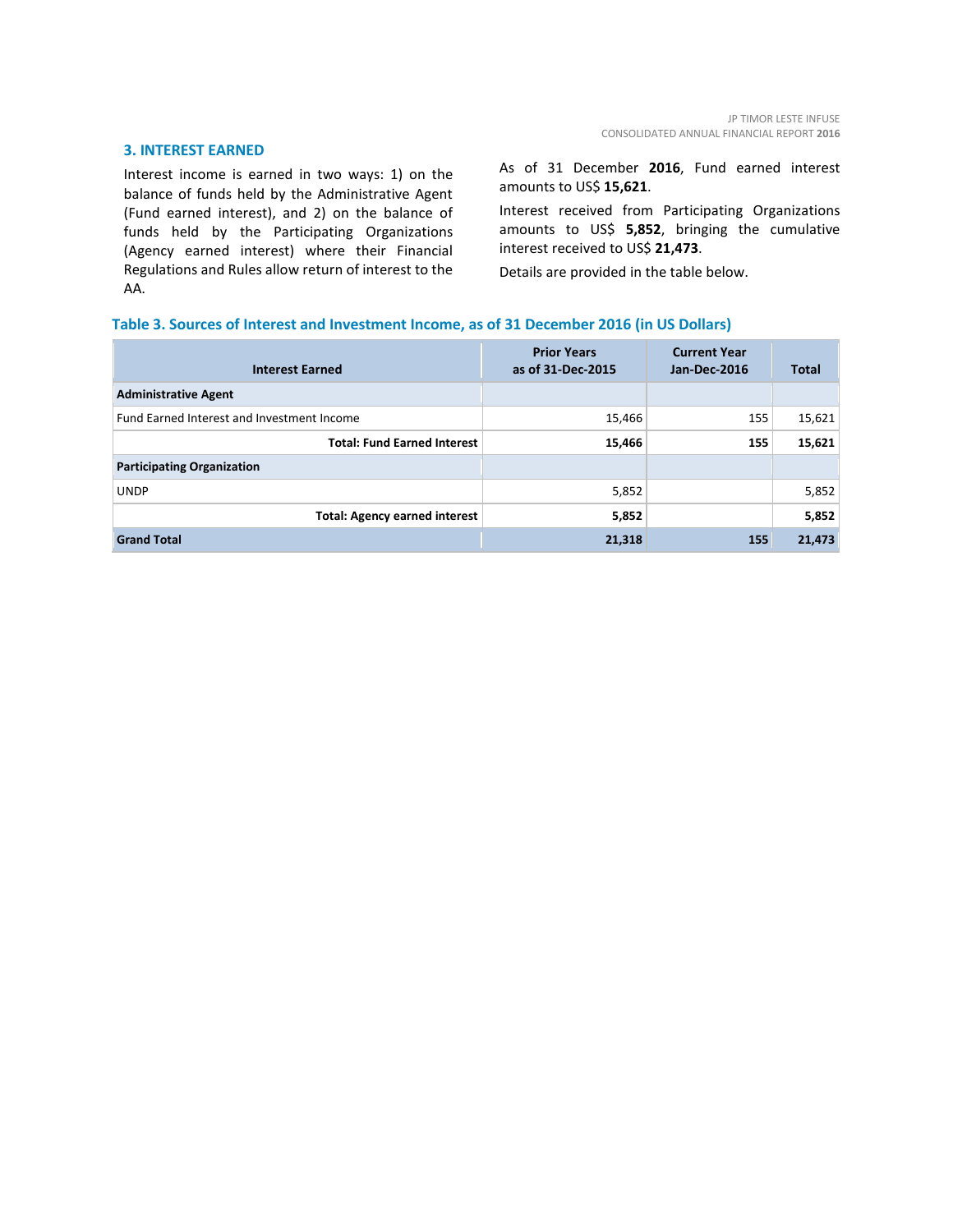#### **4. TRANSFER OF FUNDS**

Allocations to Participating Organizations are approved by the Steering Committee and disbursed by the Administrative Agent. As of 31 December **2016**, the AA has transferred US\$ **3,198,838** to **2** Participating Organizations (see list below).

#### **4.1 TRANSFER BY PARTICIPATING ORGANIZATION**

Table 4 provides additional information on the refunds received by the MPTF Office, and the net funded amount for each of the Participating Organizations.

## **Table 4. Transfer, Refund, and Net Funded Amount by Participating Organization, as of 31 December 2016 (in US Dollars)**

| Participating      | Prior Years as of 31-Dec-2015 |                |                   | <b>Current Year Jan-Dec-2016</b> |                |                   | Total            |                |                   |
|--------------------|-------------------------------|----------------|-------------------|----------------------------------|----------------|-------------------|------------------|----------------|-------------------|
| Organization       | <b>Transfers</b>              | <b>Refunds</b> | <b>Net Funded</b> | <b>Transfers</b>                 | <b>Refunds</b> | <b>Net Funded</b> | <b>Transfers</b> | <b>Refunds</b> | <b>Net Funded</b> |
| <b>UNCDF</b>       | 2,668,036                     |                | 2,668,036         |                                  |                |                   | 2,668,036        |                | 2,668,036         |
| <b>UNDP</b>        | 530,802                       |                | 530,802           |                                  |                |                   | 530,802          |                | 530,802           |
| <b>Grand Total</b> | 3,198,838                     |                | 3,198,838         |                                  |                |                   | 3,198,838        |                | 3,198,838         |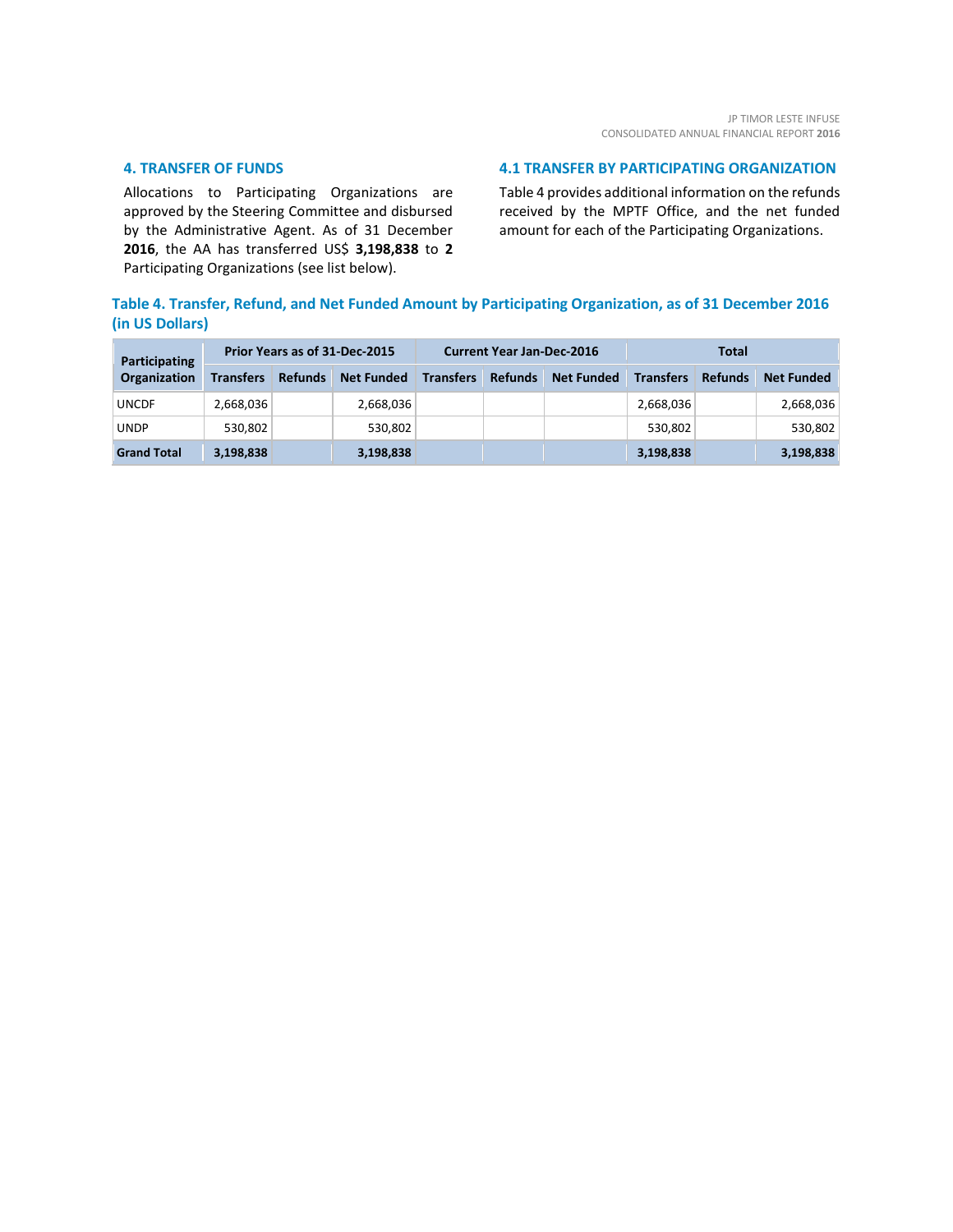#### **5. EXPENDITURE AND FINANCIAL DELIVERY RATES**

All final expenditures reported for the year **2016** were submitted by the Headquarters of the Participating Organizations. These were consolidated by the MPTF Office.

Project expenditures are incurred and monitored by each Participating Organization, and are reported as per the agreed upon categories for inter-agency harmonized reporting. The reported expenditures were submitted via the MPTF Office's online expenditure reporting tool. The **2016** expenditure data has been posted on the MPTF Office GATEWAY at [http://mptf.undp.org/factsheet/fund/JTP10.](http://mptf.undp.org/factsheet/fund/JTP10) 

#### **5.1 EXPENDITURE REPORTED BY PARTICIPATING ORGANIZATION**

In **2016**, US\$ was net funded to Participating Organizations, and US\$ was reported in expenditure.

As shown in table below, the cumulative net funded amount is US\$ **3,198,838** and cumulative expenditures reported by the Participating Organizations amount to US\$ **3,038,242**. This equates to an overall Fund expenditure delivery rate of **95** percent.

The agencies with the three highest delivery rates are: UNDP (100%), UNCDF (94%)

#### **Table 5.1 Net Funded Amount, Reported Expenditure, and Financial Delivery by Participating Organization, as of 31 December 2016 (in US Dollars)**

|                                             |                           |                                    | <b>Expenditure</b>                      |                                     |                   |                           |
|---------------------------------------------|---------------------------|------------------------------------|-----------------------------------------|-------------------------------------|-------------------|---------------------------|
| <b>Participating</b><br><b>Organization</b> | Approved<br><b>Amount</b> | <b>Net Funded</b><br><b>Amount</b> | <b>Prior Years</b><br>as of 31-Dec-2015 | <b>Current Year</b><br>Jan-Dec-2016 | <b>Cumulative</b> | <b>Delivery Rate</b><br>% |
| <b>UNCDF</b>                                | 2,668,036                 | 2,668,036                          | 2,508,418                               |                                     | 2,508,418         | 94.02                     |
| <b>UNDP</b>                                 | 530,802                   | 530,802                            | 529,824                                 |                                     | 529.824           | 99.82                     |
| <b>Grand Total</b>                          | 3,198,838                 | 3,198,838                          | 3,038,242                               |                                     | 3,038,242         | 94.98                     |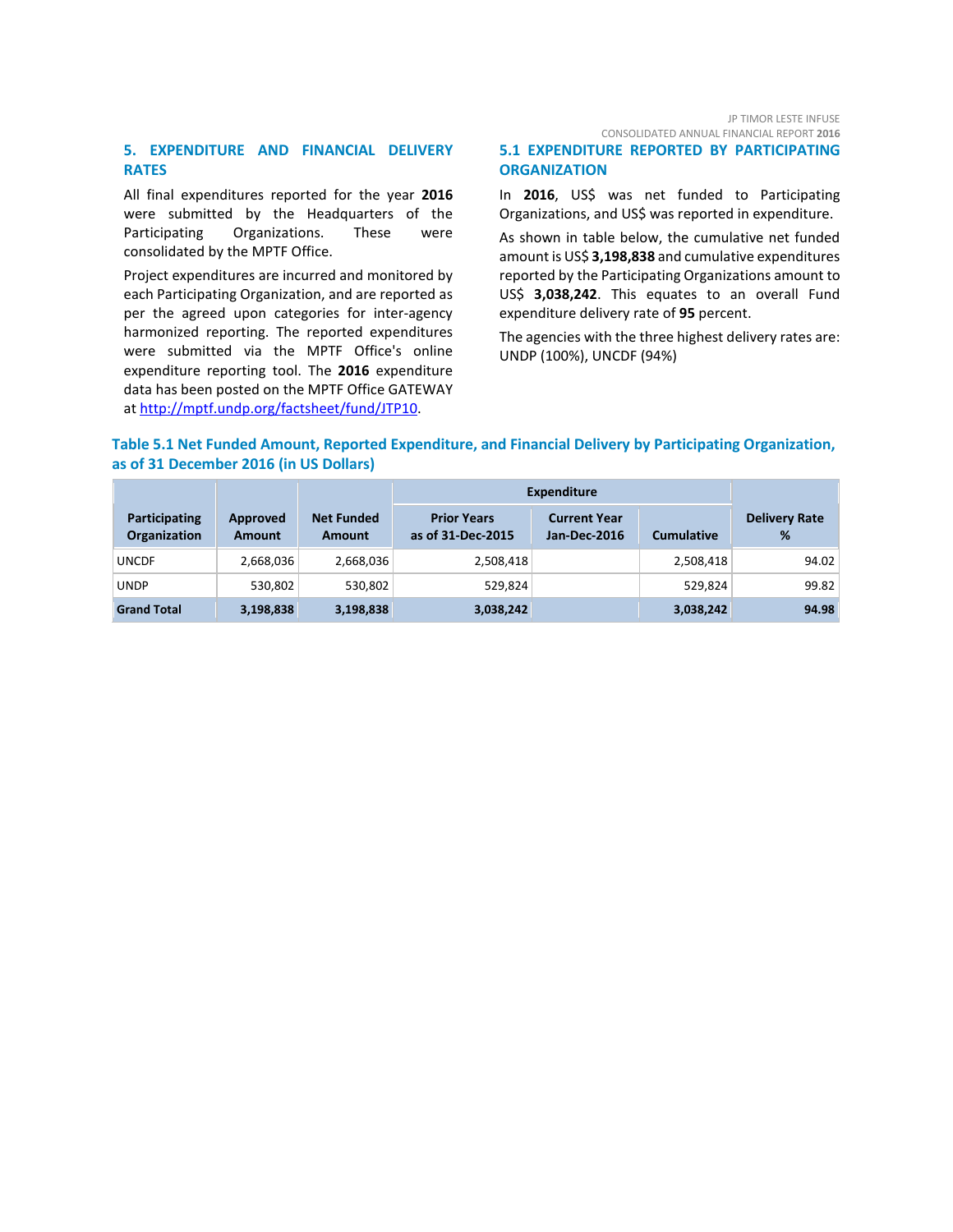#### **5.2 EXPENDITURE REPORTED BY CATEGORY**

Project expenditures are incurred and monitored by each Participating Organization and are reported as per the agreed categories for inter-agency harmonized reporting. In 2006 the UN Development Group (UNDG) established six categories against which UN entities must report inter-agency project expenditures. Effective 1 January 2012, the UN Chief Executive Board (CEB) modified these categories as a result of IPSAS adoption to comprise eight categories. All expenditure incurred prior to 1 January 2012 have been reported in the old categories; post 1 January 2012 all expenditure are reported in the new eight categories. See table below.

#### **2012 CEB Expense Categories**

- 1. Staff and personnel costs
- 2. Supplies, commodities and materials
- 3. Equipment, vehicles, furniture and depreciation
- 4. Contractual services
- 5. Travel
- 6. Transfers and grants
- 7. General operating expenses
- 8. Indirect costs

\_\_\_\_\_\_\_\_\_\_\_\_\_\_\_\_\_\_\_\_\_\_

#### **2006 UNDG Expense Categories**

- 1. Supplies, commodities, equipment & transport
- 2. Personnel
- 3. Training counterparts
- 4. Contracts
- 5. Other direct costs
- 6. Indirect costs

#### **Table 5.2 Expenditure by UNDG Budget Category, as of 31 December 2016 (in US Dollars)**

|                                                      | <b>Expenditure</b>                      |                                            |              |                                                     |
|------------------------------------------------------|-----------------------------------------|--------------------------------------------|--------------|-----------------------------------------------------|
| Category                                             | <b>Prior Years</b><br>as of 31-Dec-2015 | <b>Current Year</b><br><b>Jan-Dec-2016</b> | <b>Total</b> | <b>Percentage of Total</b><br><b>Programme Cost</b> |
| Supplies, Commodities, Equipment and Transport (Old) | 150                                     | $\qquad \qquad$                            | 150          | 0.01                                                |
| Personnel (Old)                                      | 104,037                                 | $\overline{\phantom{a}}$                   | 104,037      | 3.64                                                |
| Training of Counterparts(Old)                        | 1,403                                   | $\overline{\phantom{a}}$                   | 1,403        | 0.05                                                |
| Contracts (Old)                                      | 189                                     | $\qquad \qquad \blacksquare$               | 189          | 0.01                                                |
| Other direct costs (Old)                             | 1,560,752                               | $\overline{\phantom{a}}$                   | 1,560,752    | 54.63                                               |
| Staff & Personnel Cost (New)                         | 599,664                                 | $\overline{a}$                             | 599,664      | 20.99                                               |
| Suppl, Comm, Materials (New)                         | 3,899                                   | $\qquad \qquad \blacksquare$               | 3,899        | 0.14                                                |
| Equip, Veh, Furn, Depn (New)                         | (296, 183)                              | $\overline{\phantom{a}}$                   | (296, 183)   | (10.37)                                             |
| Contractual Services (New)                           | 462,054                                 | $\overline{\phantom{a}}$                   | 462,054      | 16.17                                               |
| Travel (New)                                         | 174,316                                 | $\overline{\phantom{a}}$                   | 174,316      | 6.10                                                |
| Transfers and Grants (New)                           | 78,905                                  | $\overline{\phantom{a}}$                   | 78,905       | 2.76                                                |
| <b>General Operating (New)</b>                       | 167,526                                 | $\overline{\phantom{a}}$                   | 167,526      | 5.86                                                |
| <b>Programme Costs Total</b>                         | 2,856,711                               | $\overline{a}$                             | 2,856,711    | 100.00                                              |
| <sup>1</sup> Indirect Support Costs Total            | 181,530                                 | $\overline{\phantom{a}}$                   | 181,530      | 6.35                                                |
| <b>Total</b>                                         | 3,038,242                               | ٠                                          | 3,038,242    |                                                     |

**<sup>1</sup> Indirect Support Costs** charged by Participating Organization, based on their financial regulations, can be deducted upfront or at a later stage during implementation. The percentage may therefore appear to exceed the 7% agreed-upon for on-going projects. Once projects are financially closed, this number is not to exceed 7%.